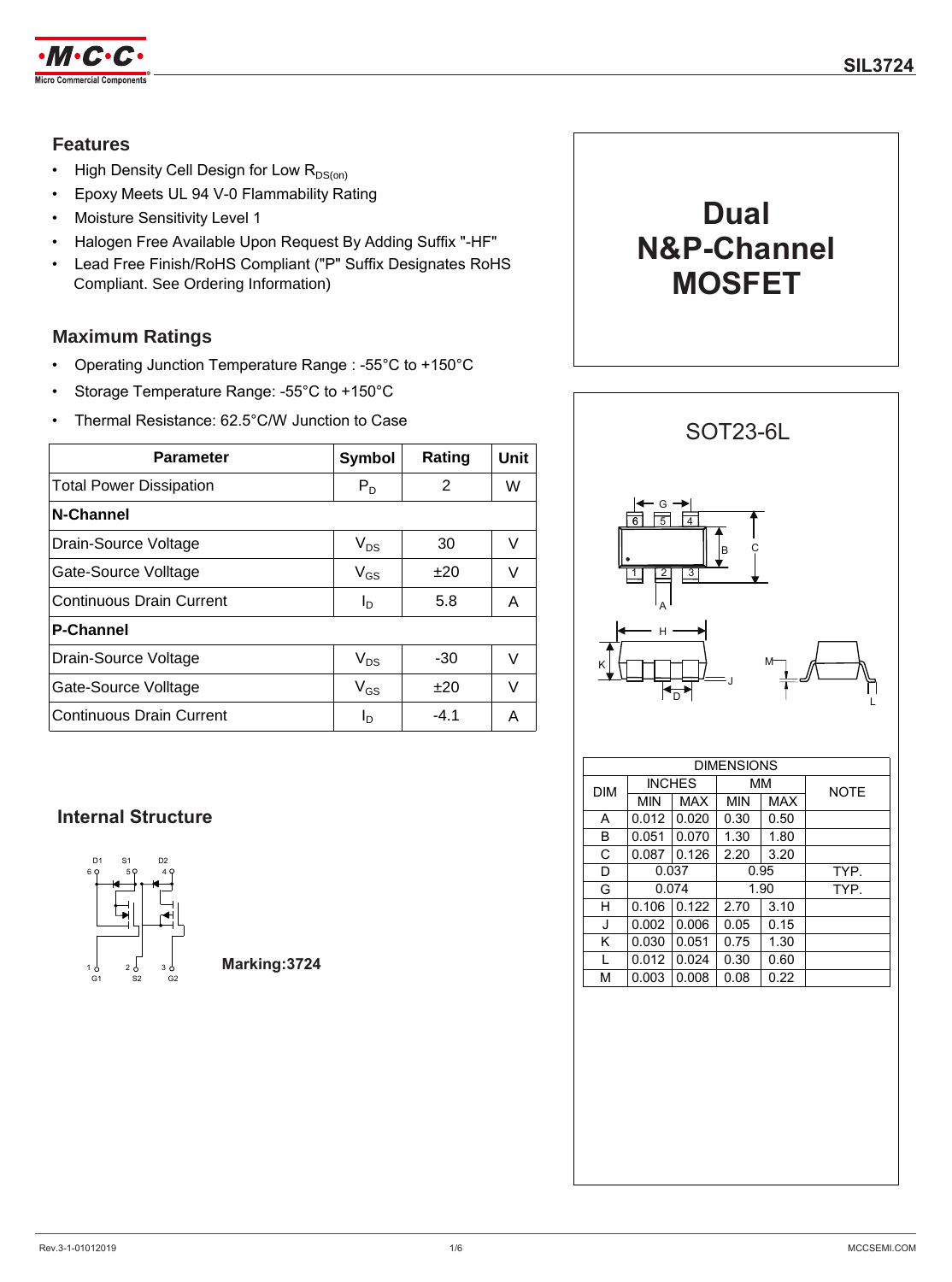

## **Electrical Characteristics @ 25°C (Unless Otherwise Specified)**

### **N-Channel**

| <b>Parameter</b>                              | <b>Symbol</b>       | <b>Test Conditions</b>                                        | Min | <b>Typ</b> | <b>Max</b>   | Unit      |  |  |
|-----------------------------------------------|---------------------|---------------------------------------------------------------|-----|------------|--------------|-----------|--|--|
| <b>Static Characteristics</b>                 |                     |                                                               |     |            |              |           |  |  |
| Drain-Source Breakdown Voltage                | $V_{(BR)DSS}$       | $V_{GS}$ =0V, $I_D$ =250µA                                    | 30  |            |              | $\vee$    |  |  |
| Gate-Source Leakage Current                   | $I_{GSS}$           | $V_{DS}=0V$ , $V_{GS}=±20V$                                   |     |            | ±100         | nA        |  |  |
| Zero Gate Voltage Drain Current               | $I_{DSS}$           | $V_{DS}$ =30V, $V_{GS}$ =0V                                   |     |            | 1            | μA        |  |  |
| Gate-Threshold Voltage                        | $V_{GS(th)}$        | $V_{DS}=V_{GS}$ , $I_D=250\mu A$                              | 1   |            | 2.5          | $\vee$    |  |  |
| Drain-Source On-Resistance <sup>(Note1)</sup> |                     | $V_{GS}$ =10V, $I_{D}$ =5.8A                                  |     | 21         | 30           | $m\Omega$ |  |  |
|                                               | $R_{DS(on)}$        | $V_{GS} = 4.5V$ , $I_{D} = 4.8A$                              |     | 27         | 42           |           |  |  |
| Diode Forward Voltage                         | $V_{SD}$            | $V_{GS}$ =0V, $I_S$ =1A                                       |     |            | $\mathbf{1}$ | $\vee$    |  |  |
| Forward Tranconductance <sup>(Note 1)</sup>   | $g_{FS}$            | $V_{DS} = 5V$ , $I_{D} = 5.8A$                                | 5   |            |              | S         |  |  |
| Dynamic Characteristics <sup>(Note2)</sup>    |                     |                                                               |     |            |              |           |  |  |
| Input Capacitance                             | $C_{iss}$           |                                                               |     |            | 820          |           |  |  |
| Output Capacitance                            | $C_{\rm oss}$       | $V_{DS}$ =15V, $V_{GS}$ =0V, f=1MHz                           |     | 118        |              | pF        |  |  |
| <b>Reverse Transfer Capacitance</b>           | $C_{\text{rss}}$    |                                                               |     | 85         |              |           |  |  |
| <b>Gate Resistance</b>                        | $R_{q}$             | $V_{DS}$ =0V, $V_{GS}$ =0V,f=1MHz                             |     |            | 1.5          | Ω         |  |  |
| Switching Characteristics <sup>(Note2)</sup>  |                     |                                                               |     |            |              |           |  |  |
| Turn-On Delay Time                            | $t_{d(on)}$         |                                                               |     |            | 6.5          | ns        |  |  |
| Turn-On Rise Time                             | $t_{r}$             | $V_{GS}$ =10V, $V_{DS}$ =15V, R <sub>1</sub> = 2.6 $\Omega$ , |     | 3.1        |              |           |  |  |
| Turn-Off Delay Time                           | $t_{d(\text{off})}$ | $R_{\text{GEN}} = 3\Omega$                                    |     | 15.1       |              |           |  |  |
| Turn-Off Fall Time                            | $t_f$               |                                                               |     | 2.7        |              |           |  |  |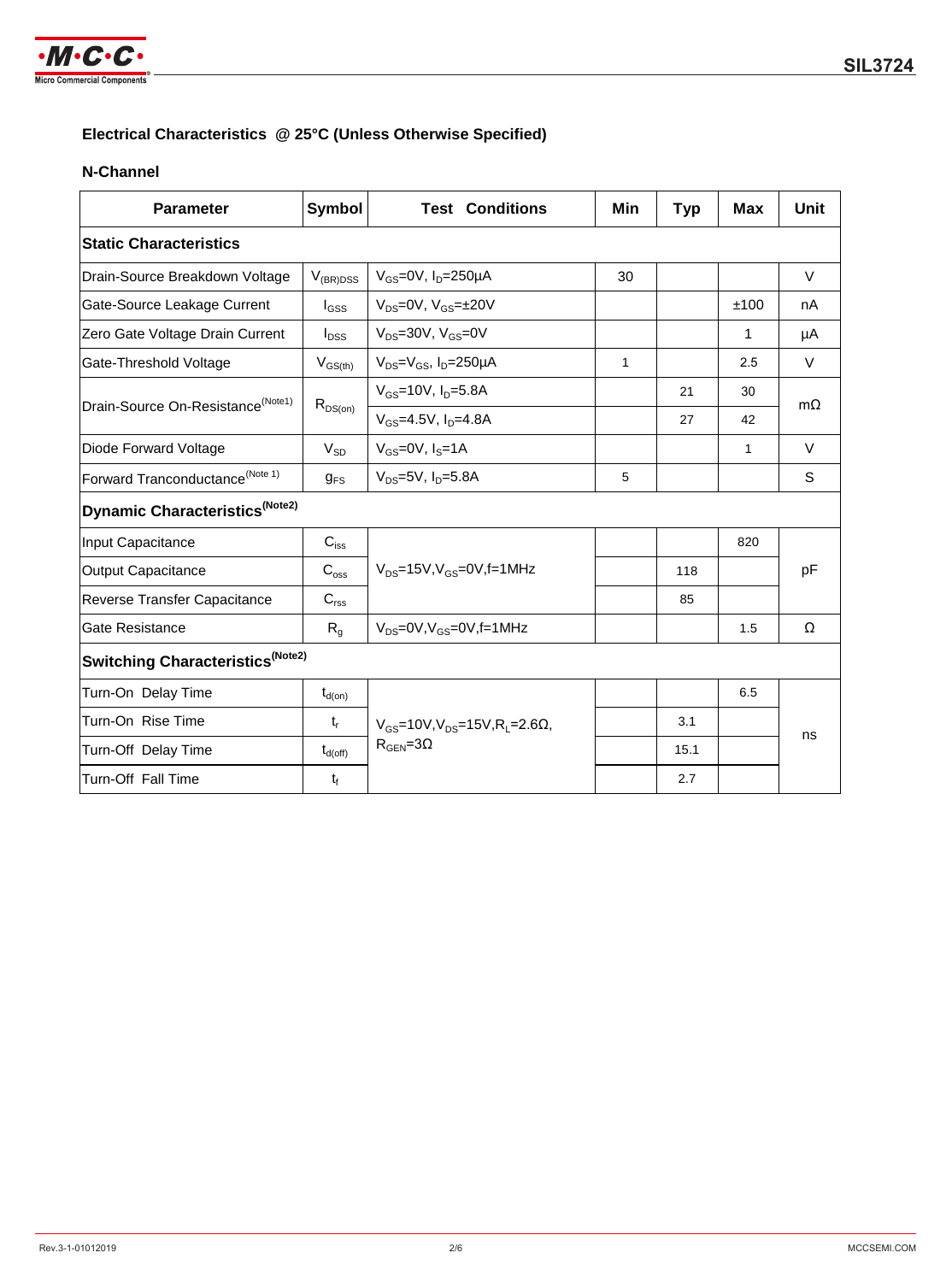

### **Electrical Characteristics @ 25°C (Unless Otherwise Specified)**

#### **P-Channel**

| <b>Parameter</b>                              | <b>Symbol</b>       | <b>Test Conditions</b>                                        | Min   | <b>Typ</b> | Max    | Unit      |  |  |
|-----------------------------------------------|---------------------|---------------------------------------------------------------|-------|------------|--------|-----------|--|--|
| <b>Static Characteristics</b>                 |                     |                                                               |       |            |        |           |  |  |
| Drain-Source Breakdown Voltage                | $V_{(BR)DSS}$       | $V_{GS}$ =0V, $I_D$ =-250µA                                   | $-30$ |            |        | V         |  |  |
| Gate-Source Leakage Current                   | $I_{GSS}$           | $V_{DS}=0V$ , $V_{GS}=\pm 20V$                                |       |            | ±100   | nA        |  |  |
| Zero Gate Voltage Drain Current               | $I_{DSS}$           | $V_{DS} = -24V$ , $V_{GS} = 0V$                               |       |            | $-1$   | μA        |  |  |
| Gate-Threshold Voltage                        | $V_{GS(th)}$        | $V_{DS}=V_{GS}$ , $I_{D}=-250\mu A$                           | $-1$  |            | $-2.2$ | $\vee$    |  |  |
| Drain-Source On-Resistance <sup>(Note1)</sup> | $R_{DS(on)}$        | $V_{GS}$ =-10V, $I_{D}$ =-4.1A                                |       | 45         | 60     | $m\Omega$ |  |  |
|                                               |                     | $V_{GS} = -4.5V$ , $I_{D} = -3A$                              |       | 59         | 80     |           |  |  |
| Diode Forward Voltage                         | $V_{SD}$            | $V_{GS} = 0V$ , $I_S = -1A$                                   |       |            | $-1$   | $\vee$    |  |  |
| Forward Tranconductance <sup>(Note 1)</sup>   | $g_{FS}$            | $V_{DS} = -5V$ , $I_{D} = -4A$                                | 5.5   |            |        | S         |  |  |
| Dynamic Characteristics <sup>(Note2)</sup>    |                     |                                                               |       |            |        |           |  |  |
| Input Capacitance                             | $C_{iss}$           |                                                               |       | 700        |        | pF        |  |  |
| Output Capacitance                            | $C_{\rm oss}$       | $V_{DS}$ =-15V, $V_{GS}$ =0V, f=1MHz                          |       | 120        |        |           |  |  |
| Reverse Transfer Capacitance                  | $C_{\text{rss}}$    |                                                               |       | 75         |        |           |  |  |
| Switching Characteristics <sup>(Note2)</sup>  |                     |                                                               |       |            |        |           |  |  |
| Turn-On Delay Time                            | $t_{d(on)}$         |                                                               |       | 8.6        |        | ns        |  |  |
| Turn-On Rise Time                             | $t_{\sf r}$         | $V_{\text{GS}} = -10V, V_{\text{DS}} = -15V, R_1 = 3.6\Omega$ |       | 5          |        |           |  |  |
| Turn-Off Delay Time                           | $t_{d(\text{off})}$ | $R_{\text{GEN}} = 3\Omega$                                    |       | 28.2       |        |           |  |  |
| Turn-Off Fall Time                            | $t_{\rm f}$         |                                                               |       | 13.5       |        |           |  |  |

Note: 1. Pulse Test : Pulse Width≤300μs, Duty Cycle≤2%.

2. Guaranteed by Design, Not Subject to Production Testing.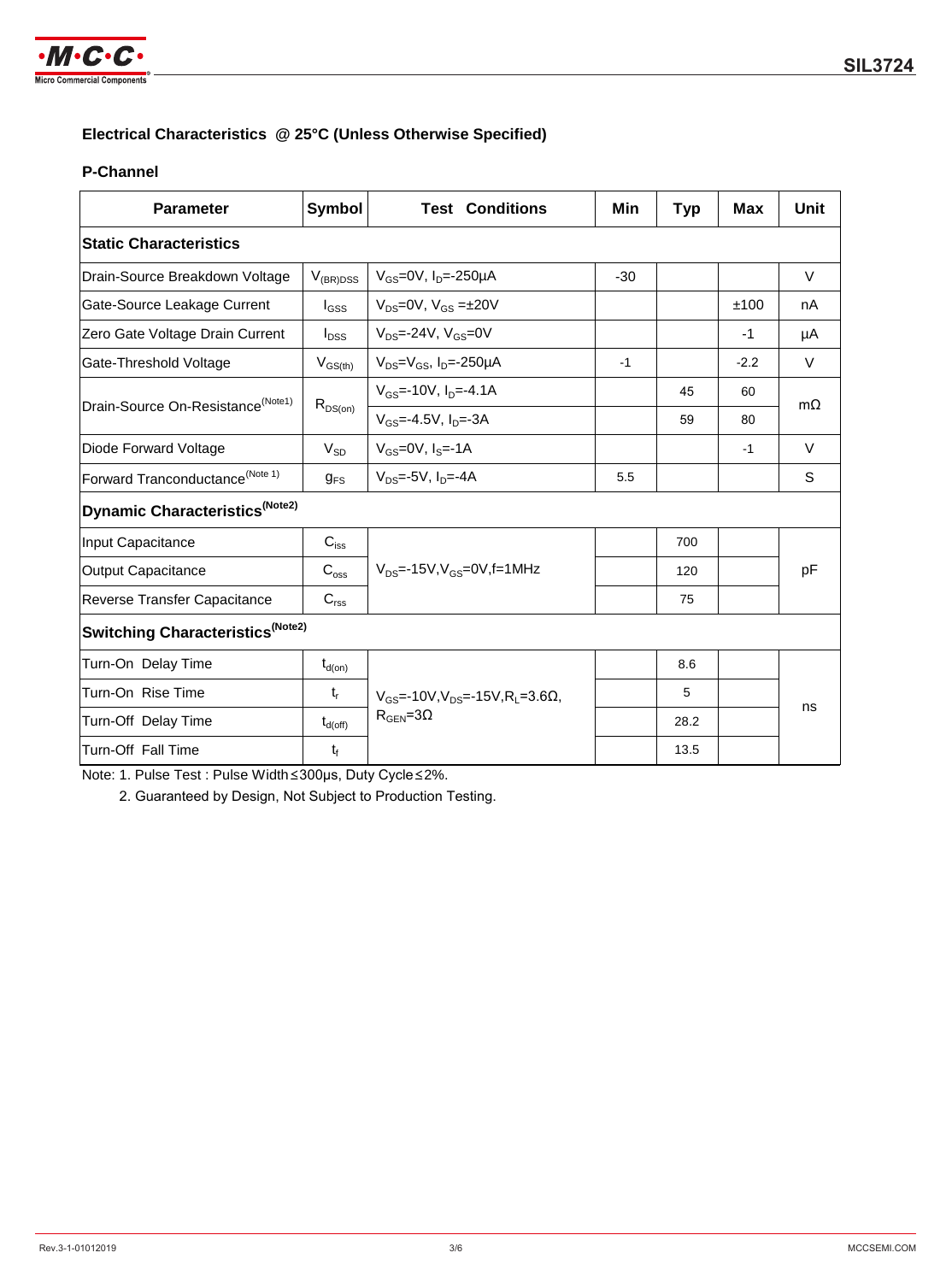

# **Curve Characteristics(N-Channel)**

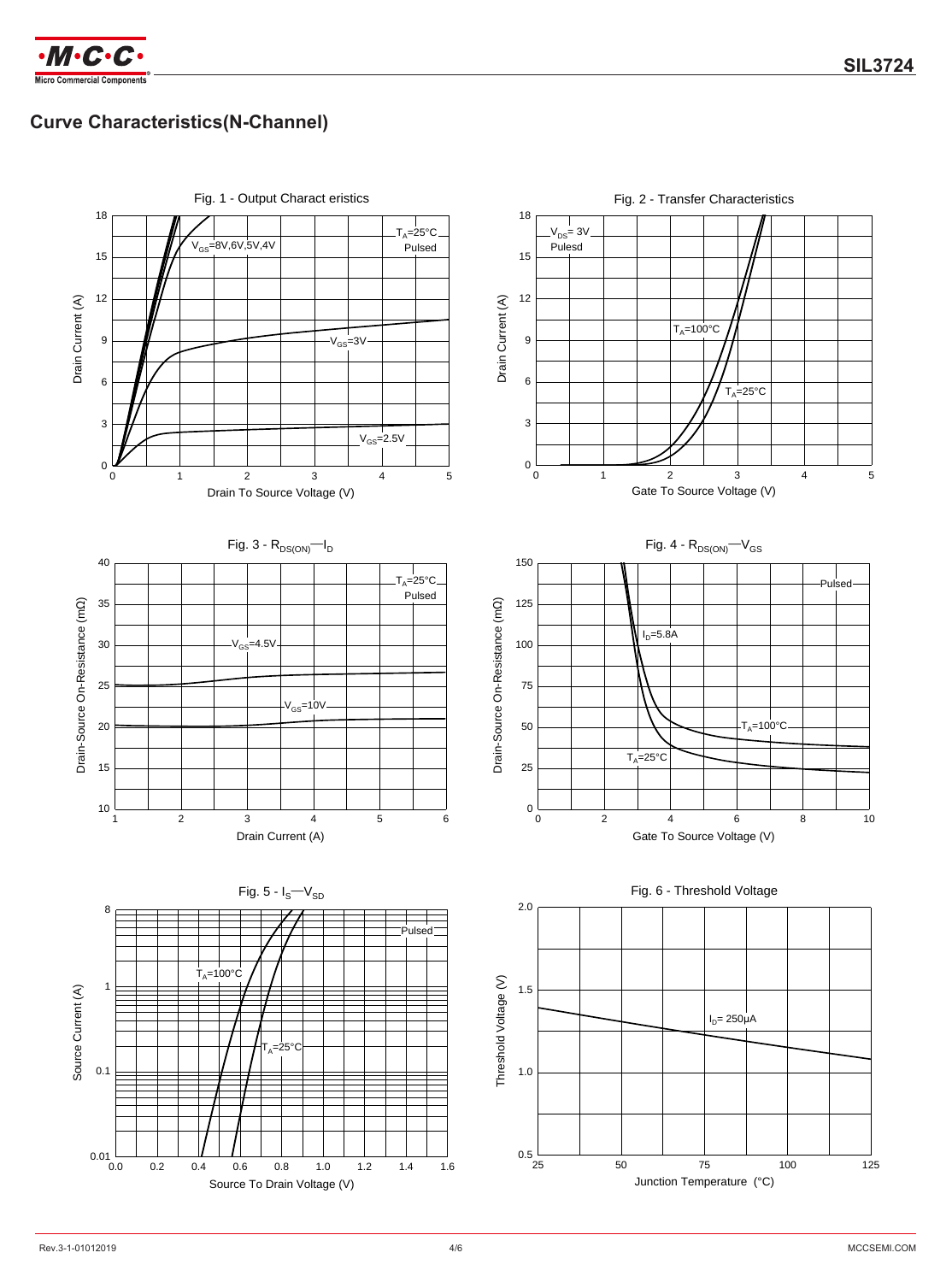

# **Curve Characteristics(P-Channel)**